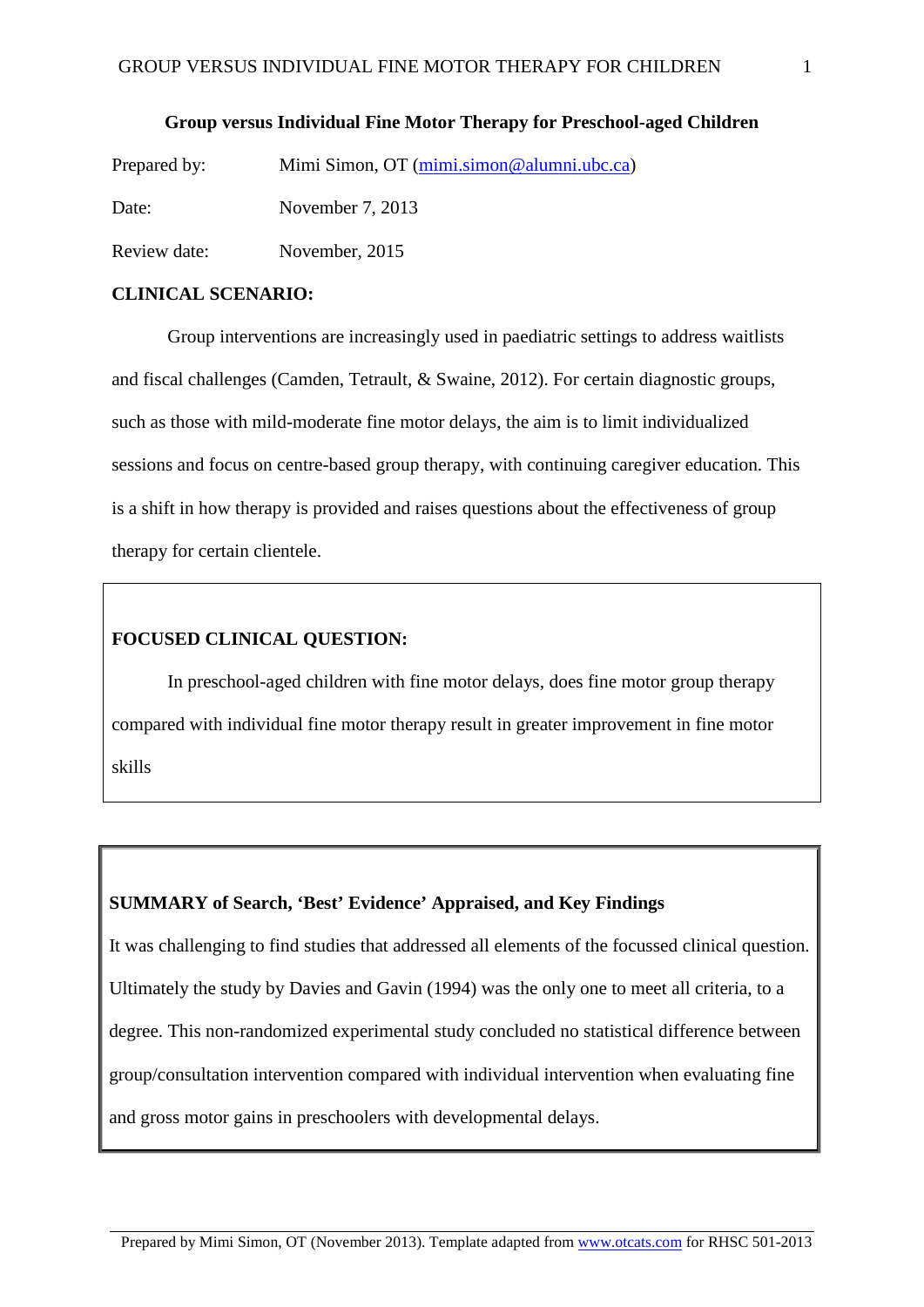Other studies of interest were found, though were only indirectly related to the clinical question. Many studies have explored efficacy of motor development interventions in young children (Reithmuller, Jones, & Okley, 2009). One systematic review evaluated interventions used in occupational therapy (OT) to promote motor performance in early childhood (Case-Smith, Frolek Clark, & Schlabach, 2013). However, few studies have compared group interventions with individual interventions for fine motor skills outcomes. One related study compared group physical therapy (PT) to individualized PT in older children with developmental coordination disorder (DCD). Both interventions yielded similar gains in motor performance, including fine motor skills (Hung & Pang, 2010). Additional studies have looked at effects of group motor skill intervention. Case-Smith (2000) found that OT sessions with preschoolers that incorporated play and peer interaction contributed to improvements in fine motor skills, and were the only significant predictors for fine motor outcomes. A study on preschoolers with DCD concluded that group motor skill intervention in conjunction with PT evaluation/consultation increased individual awareness of motor competence (Pless, Carlsson, Sundelin, & Persson, 2001). A related study, with that same sample, found that group intervention benefitted children with borderline motor difficulties, but not those with definite motor difficulties (Pless, Carlsson, Sundelin and Persson, 2000). The assessments used for the latter two studies included fine motor components such as cutting, tracing and drawing.

# **CLINICAL BOTTOM LINE:**

While more research is required, group intervention, in conjunction with consultation services, may be as effective as individual intervention for preschoolers with fine motor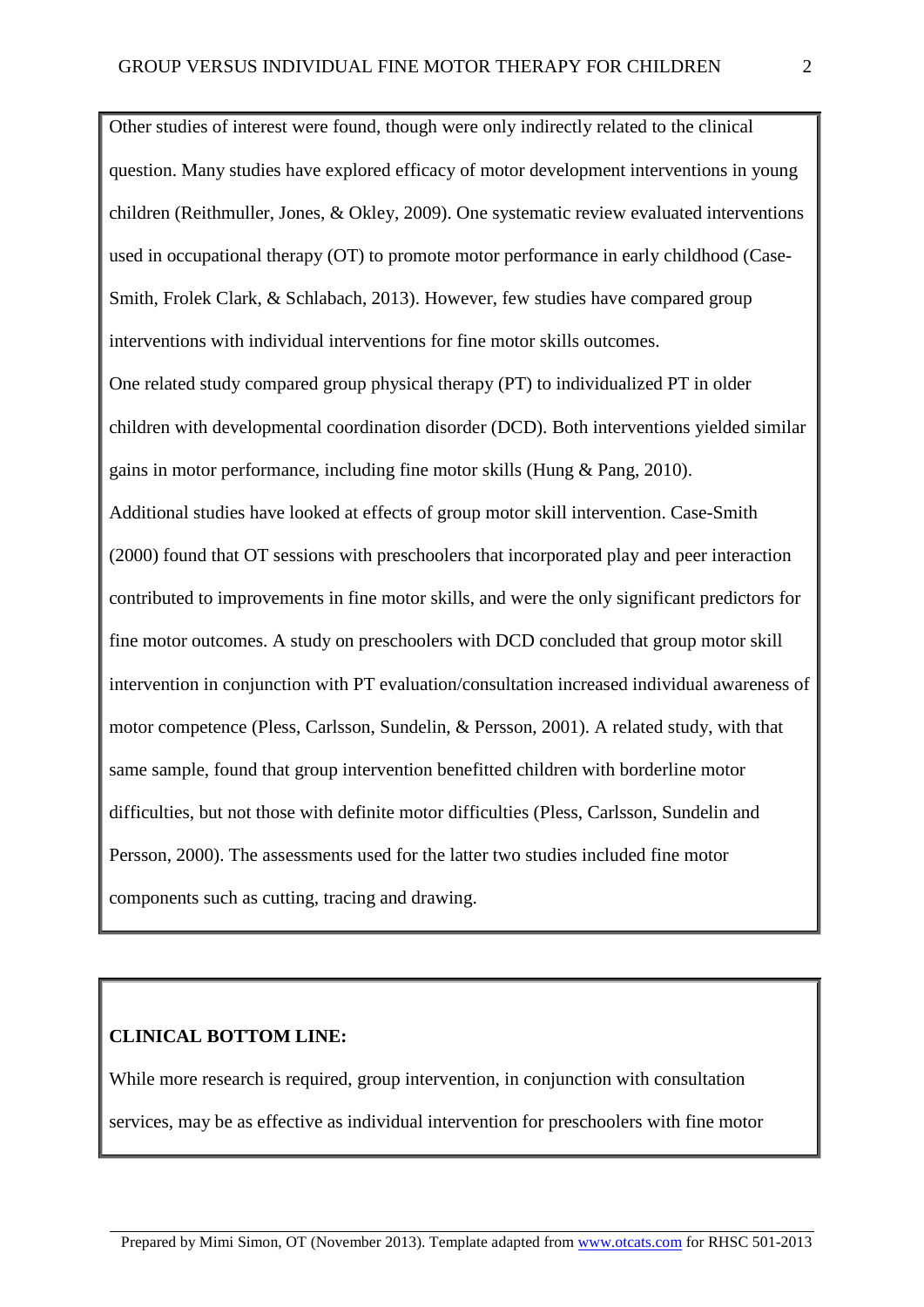delays, and may offer other advantages.

Limitation of this CAT: This critically appraised paper was prepared for a graduate course

assignment and has not been peer-reviewed except by the course instructor.

## **SEARCH STRATEGY:**

## **Terms used to guide Search Strategy:**

- **P**atient/Client Group: Preschool-aged children with fine motor delays
- **Intervention (or Assessment): Group fine motor therapy**
- **C**omparison: Individual fine motor therapy
- **O**utcome(s): Improvements in fine motor skills

| <b>Databases and Sites</b> | <b>Search Terms</b>                   | <b>Limits Used</b>       |  |
|----------------------------|---------------------------------------|--------------------------|--|
| <b>Searched</b>            |                                       |                          |  |
| Cochrane Database of       | Fine motor.mp or hand skill.mp or     | English                  |  |
| Systematic Reviews,        | motor skill*.mp or hand function.mp   |                          |  |
| Database of Abstracts      | <b>AND</b>                            |                          |  |
| of Reviews of Effects,     | group therapy.mp                      |                          |  |
| Cochrane Register of       |                                       |                          |  |
| <b>Controlled Trials</b>   |                                       |                          |  |
| Medline OvidSP,            | Motor Skills/ or Motor Skills         | English, preschool child |  |
| <b>EMBASE OvidSP</b>       | Disorders/rh, th [Rehabilitation,     |                          |  |
|                            | Therapy] or Psychomotor               |                          |  |
|                            | Performance/ or motor dysfunction/ or |                          |  |
|                            | motor control/ or motor performance/  |                          |  |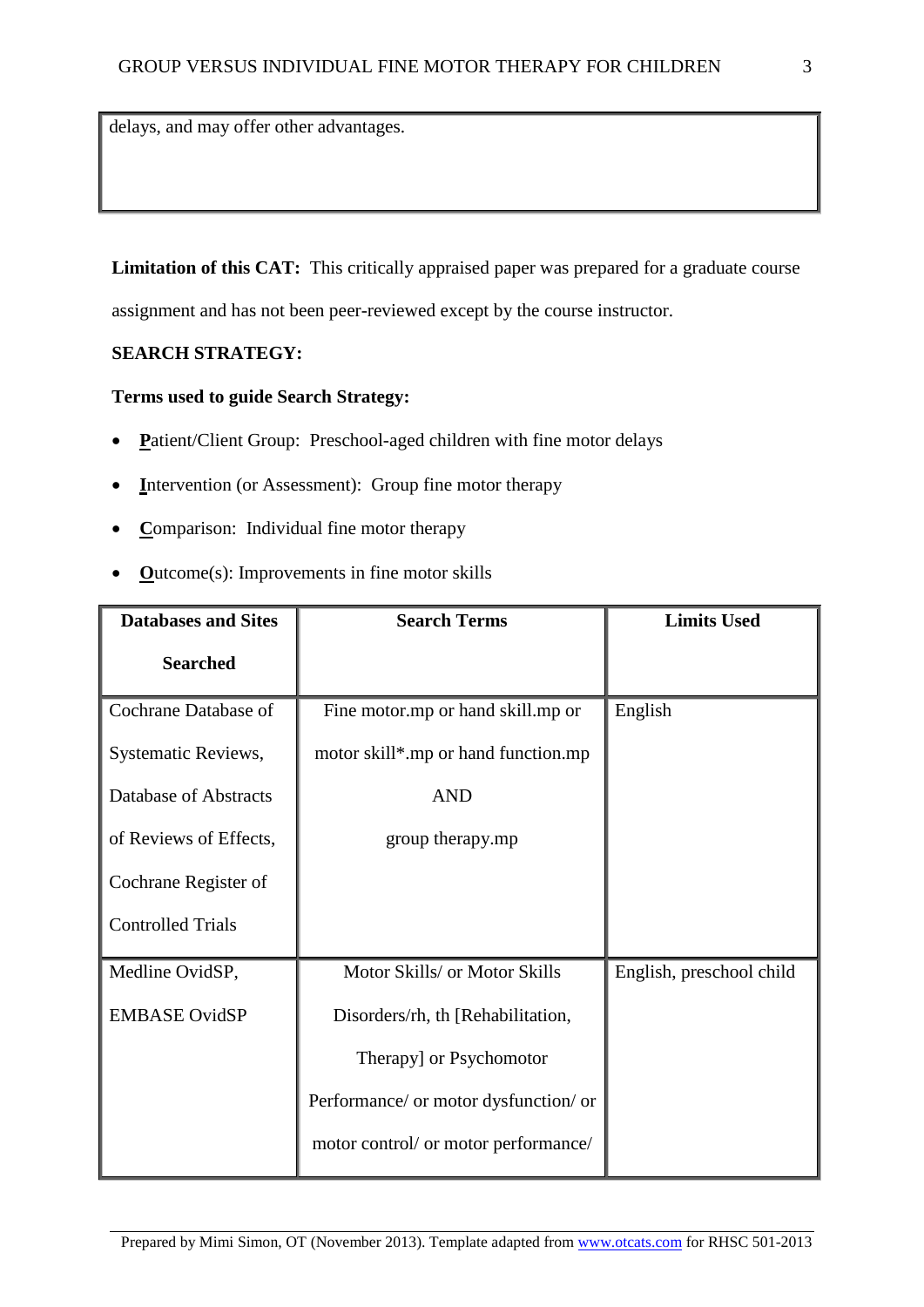|               | or child development/ or               |                           |
|---------------|----------------------------------------|---------------------------|
|               |                                        |                           |
|               | developmental disorder/ or motor       |                           |
|               | development/ or fine motor.mp or       |                           |
|               | hand skill*.mp or hand function.mp     |                           |
|               | <b>AND</b>                             |                           |
|               | Treatment outcome/ or group            |                           |
|               | treatment.mp or group intervention.mp  |                           |
|               | or group therapy.mp or group therapy/  |                           |
| <b>CINAHL</b> | (MH "Motor Skills") or (MH "Motor      | English, preschool child, |
|               | Skills Disorders/TH") or "fine motor"  | <b>Exclude MEDLINE</b>    |
|               | or "hand skill*"or "hand function"     | records                   |
|               | <b>AND</b>                             |                           |
|               | (MH "Pediatric Occupational            |                           |
|               | Therapy") or (MH "Hand Therapy")       |                           |
|               | or (MH "Pediatric Physical Therapy")   |                           |
|               | or "group therapy" or (MH              |                           |
|               | "Treatment Outcomes") or "group        |                           |
|               | treatment" or (MH "Early               |                           |
|               | Intervention") or "group intervention" |                           |
| OTseeker      | "fine motor" or "hand skills" or "hand | Pediatric/adolescent      |
|               | function" or "motor development"       |                           |
| PEDro         | "fine motor" or "motor skill" or       | none                      |
|               | "motor skill" child or "motor skill    |                           |
|               | preschool"                             |                           |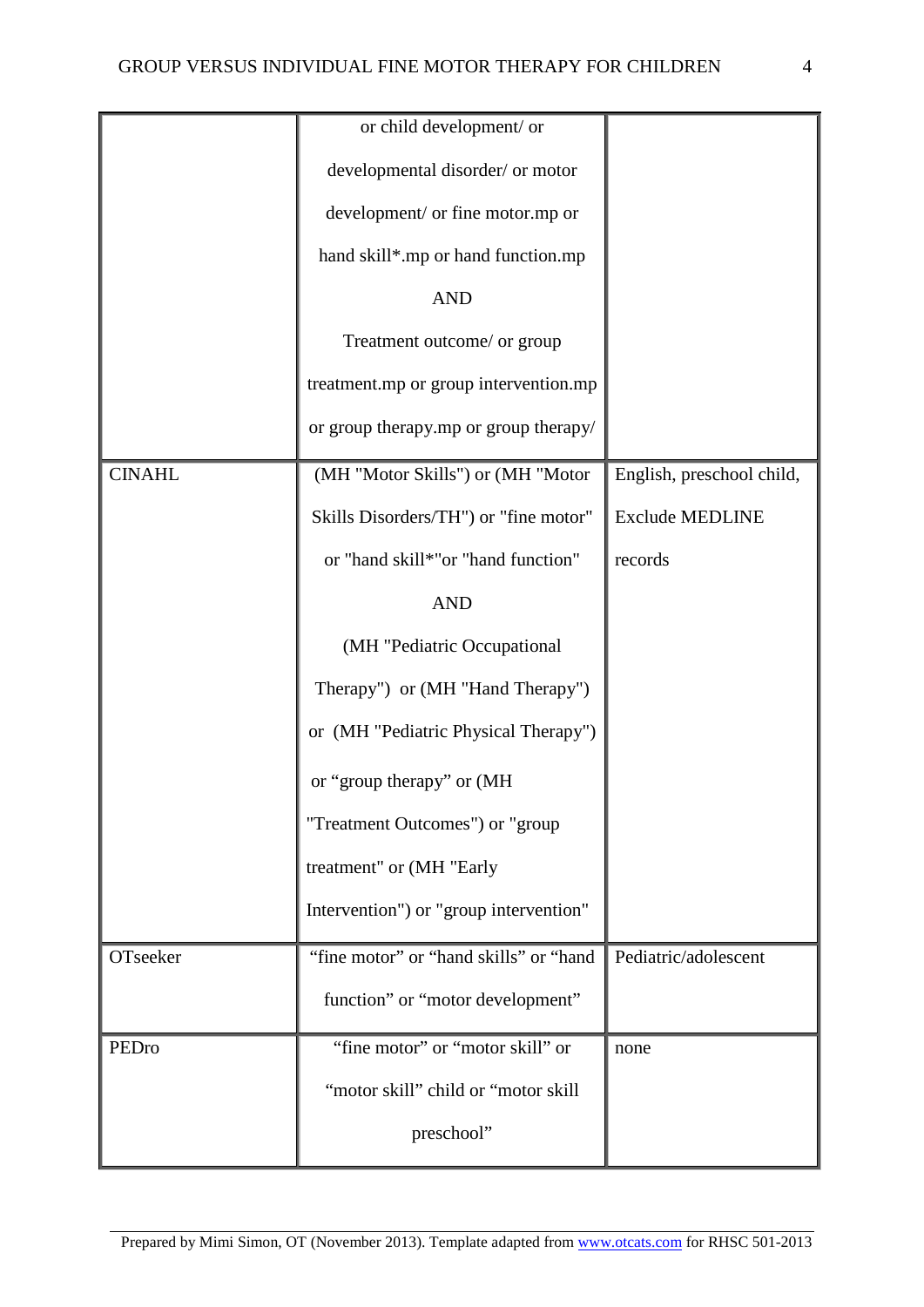| PsycINFO | (DE "Fine Motor Skill Learning" OR   | none |
|----------|--------------------------------------|------|
|          |                                      |      |
|          | DE "Perceptual Motor Learning" OR    |      |
|          | DE "Perceptual Motor Coordination"   |      |
|          | OR DE "Motor Coordination" OR DE     |      |
|          | "Perceptual Motor Development" OR    |      |
|          | DE "Perceptual Motor Processes" OR   |      |
|          | DE "Motor Skills" OR DE "Motor       |      |
|          | Processes" OR DE "Motor              |      |
|          | Performance" OR DE "Motor            |      |
|          | Development" OR DE "Apraxia" OR      |      |
|          | DE "Dyspraxia" OR DE "Delayed        |      |
|          | Development" OR DE "Early            |      |
|          | Childhood Development" or "fine      |      |
|          | motor' or "hand function" or "hand   |      |
|          | skill*"                              |      |
|          | <b>AND</b>                           |      |
|          | preschool or preschool child* or     |      |
|          | toddler*                             |      |
|          | <b>AND</b>                           |      |
|          | (((DE "Group Participation" OR DE    |      |
|          | "Group Intervention") OR (DE "Group  |      |
|          | Instruction")) OR (DE "Occupational  |      |
|          | Therapy")) OR (DE "Treatment         |      |
|          | Outcomes") or group therapy or group |      |
|          | treatment                            |      |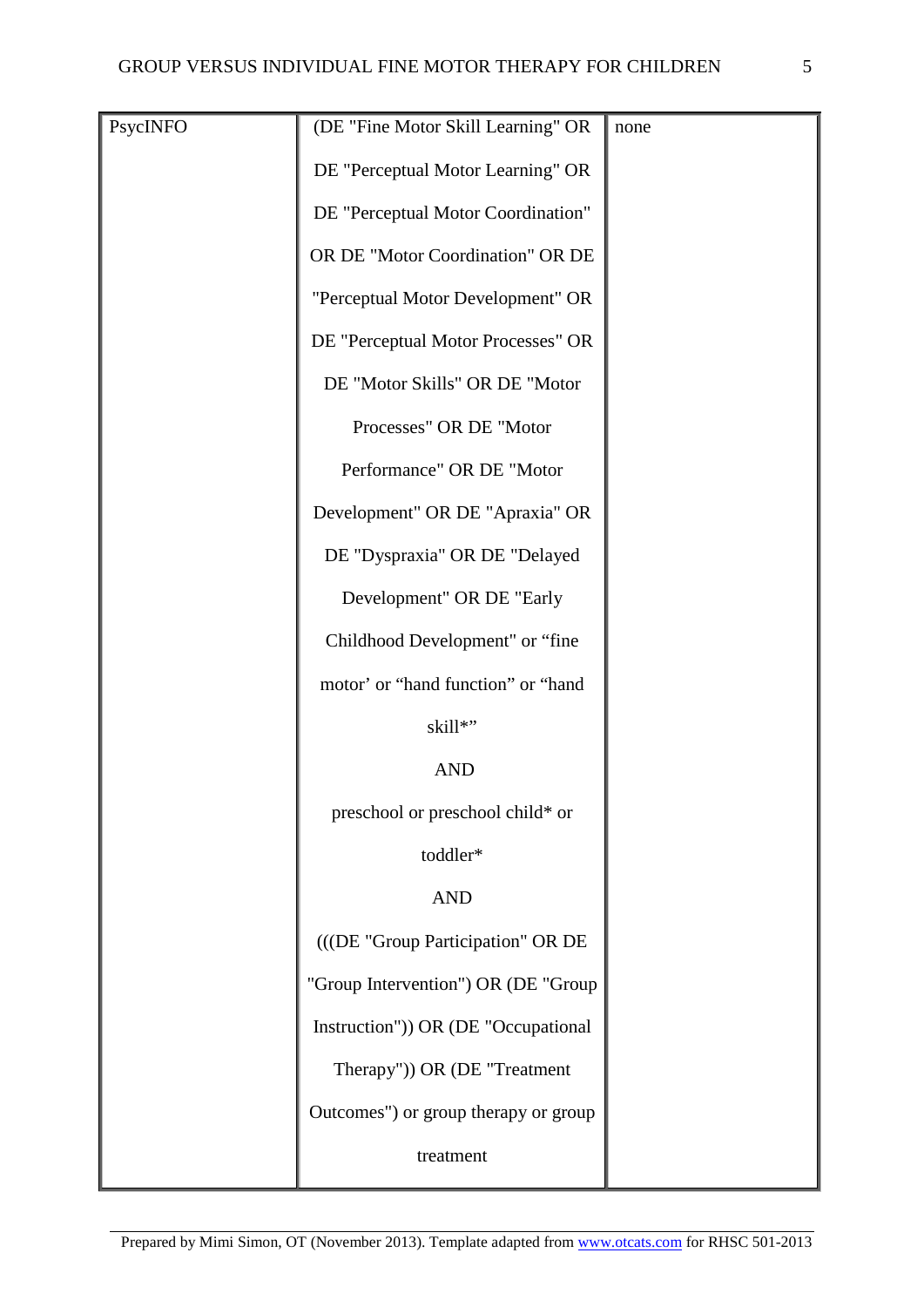Note. DE = descriptor,  $MH = subject heading, mp = multi-purpose field (title, full text,$ keywords),  $* =$  truncation (e.g. "s", "ren").

## **INCLUSION and EXCLUSION CRITERIA**

- Inclusion:
	- o Children aged 2-5 years
	- o Delayed fine motor skills
	- o Diagnosis of developmental delay; developmental coordination disorder, syndromes
- Exclusion:
	- o Primarily neurological disorder, muscular disorder or orthopaedic injury (e.g. cerebral palsy, muscular dystrophy, fracture)
	- o Constraint induced movement therapy

## **RESULTS OF SEARCH AND BEST EVIDENCE**

No relevant studies were located via the above search; however several related articles were generated including systematic reviews. From one review, the reference list revealed the only relevant study, a non-randomized experimental control trial by Davies and Gavin (1994). This study was the only one that addressed all elements of the focused clinical question. Therefore, it was identified as the 'best' evidence and selected for critical appraisal. According to the National Health and Medical Research Council (NHMRC) hierarchies of evidence, this study would rate as Level III-2 (NHMRC, 2008).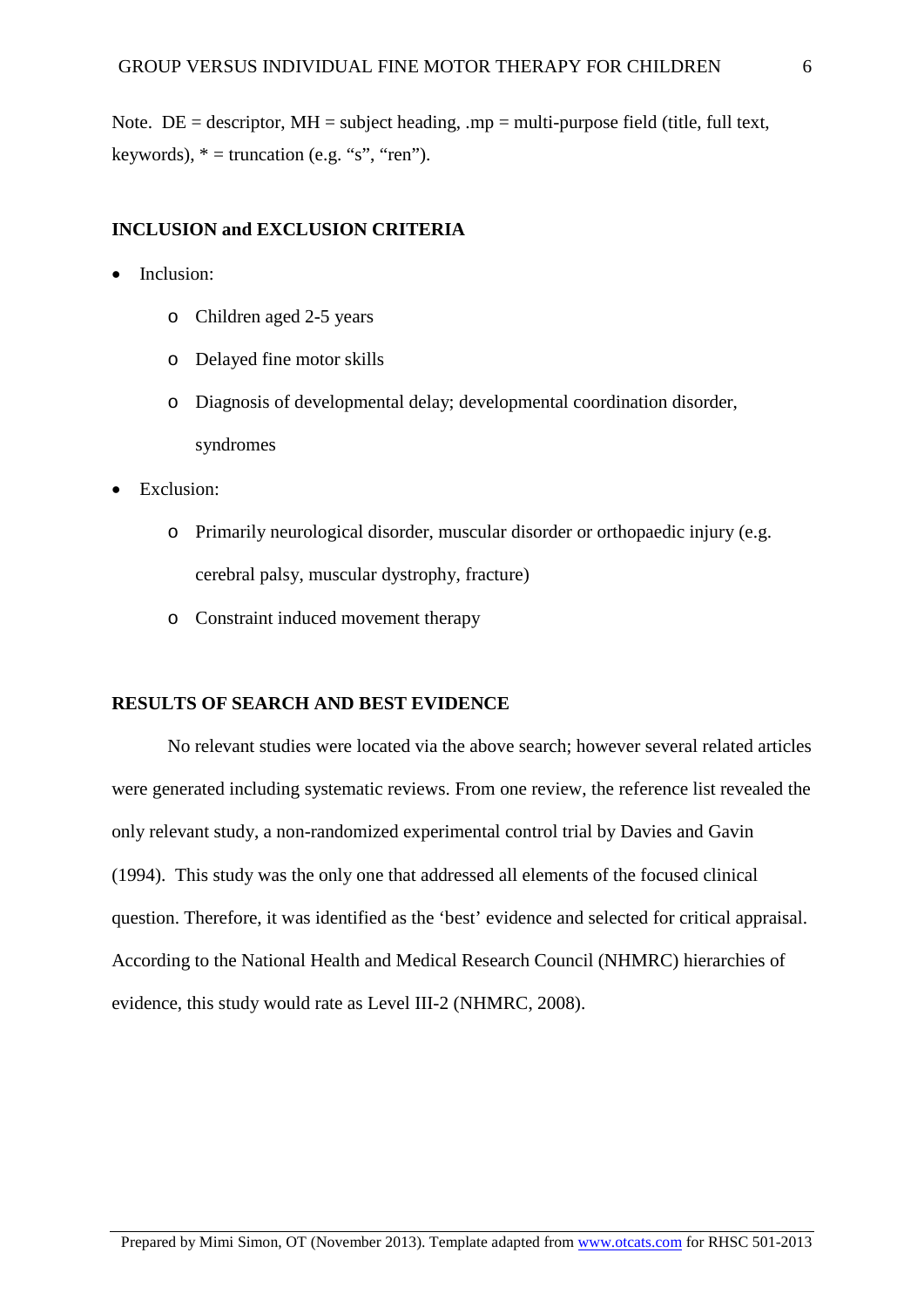#### **SUMMARY OF BEST EVIDENCE**

**Table 1:** Description and appraisal of *Comparison of individual and group/consultation treatment methods for preschool children with developmental delays* by Davies & Gavin, 1994.

### **Aim/Objective of the Study:**

To compare "the effectiveness of an alternate treatment method (group/consultation) to traditional direct therapy" (Davies & Gavin, 1994, p. 155). The authors describe four questions they hope to address related to this alternate treatment method.

**Study Design:** Non-randomized experimental trial.

**Setting:** Four different preschool classrooms in Wichita, Kansas, U.S.A.

**Participants:** Twenty students were selected from the preschool program for children with disabilities at the Institute of Logopedics based on the following criteria: 3-5 years of age, hearing/vision acuity within normal limits, fine or gross motor delays at least one standard deviation below their age norm as per the Peabody Developmental Motor Scales (PDMS), enrolled in the preschool program at least 60 days prior to start of study, diagnosis of developmental delay. Exclusion criteria: diagnosis of cerebral palsy.

Following initial assessments, children were divided into two groups of ten, matched on age, intelligence quotient (IQ) and degree of motor delay. Each group was split into two classrooms. For the group therapy/consultation group, two children were unavailable for final assessments and dropped from the study, therefore N=18. This loss of subjects did not result in statistically significant differences between the means on any measures used to match the groups.

#### **Intervention/Phenomenon Investigated:**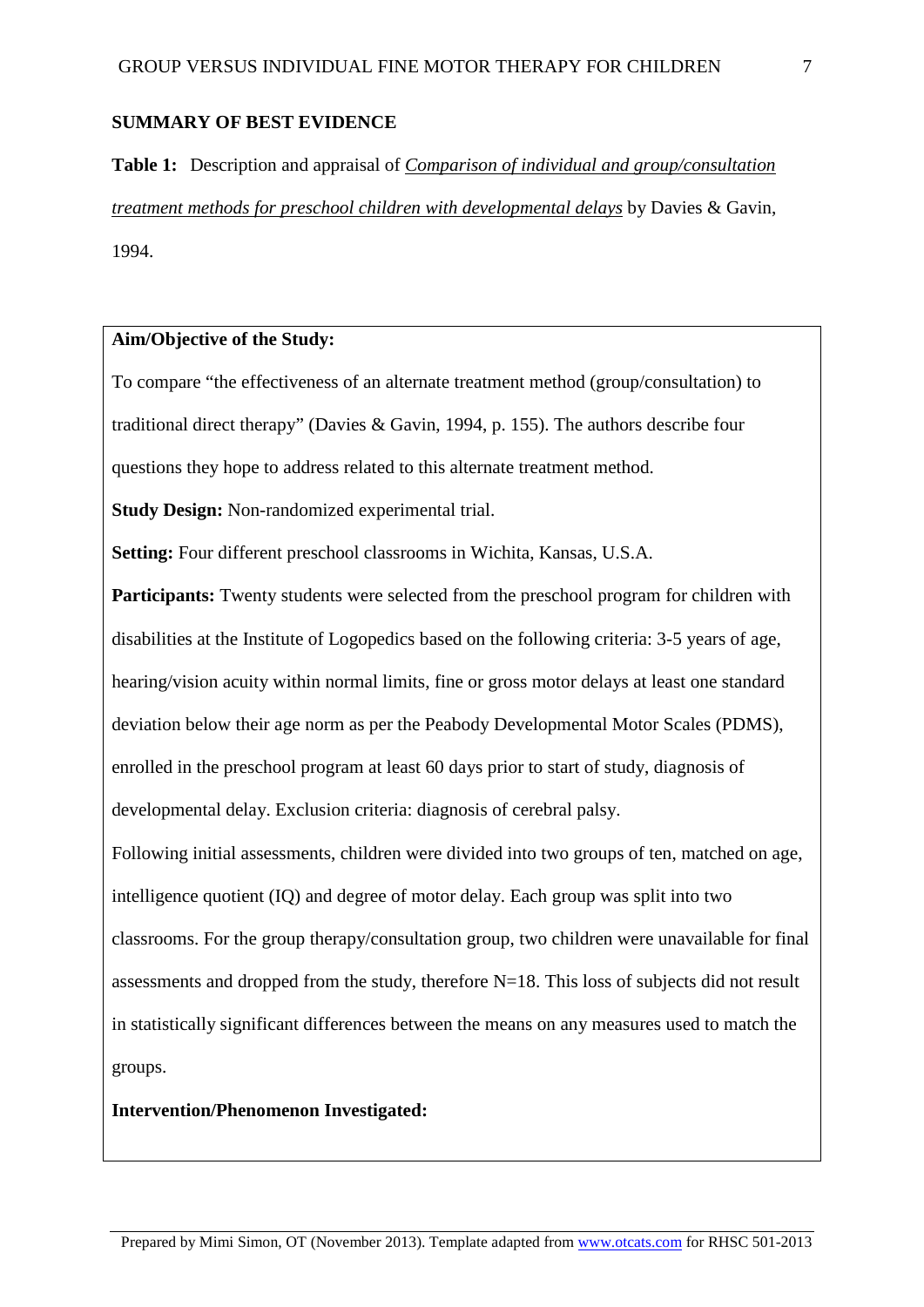Subjects assigned to individual therapy received two 30 minute sessions of OT and two 30 minute sessions of PT per week. All sessions were conducted by the therapists in their clinics. Subjects assigned to the group/consultative method received one 30 minute OT group session and one PT group session per week in the classroom. A classroom staff member was present and encouraged to participate in the sessions and carry out the therapeutic activities at other times during the week. The therapists provided consultation to classroom staff,. Most of the OT groups/consultations were held in the classroom. Most of the PT groups/consultations were conducted in the clinic. The total number of hours or weeks was not reported. Assessments were administered within the first three weeks of the fall term and seven months later during the spring term.

# **Outcome Measures/Qualitative Methods:**

Three standardized assessments were used and all evaluators were blinded to the treatment method assignment.

Motor development levels were measured using the PDMS. These were administered by occupational therapists (fine motor portion) and physical therapists (gross motor portion) not involved in providing the interventions. Both skill sets can be assessed and scored independently and raw scores can be translated to other scales "for comparison of test results to previous assessments or the normal distribution of typically developing children" (Davies and Gavin, 1994, p. 156).

Functional skills were measured by the Vineland Adaptive Behaviour Scales, Interview Edition. Four domains of adaptive functioning are assessed: communication, daily living skills, socialization and motor skills. The motor subscales include both fine and gross motor sub-domains. The form was completed by the same person, usually the child's mother. Scores "are reported in terms of a standardized scale in which the mean of the normal distribution of typically developing children is 100 and the population's standard deviation is 15 points"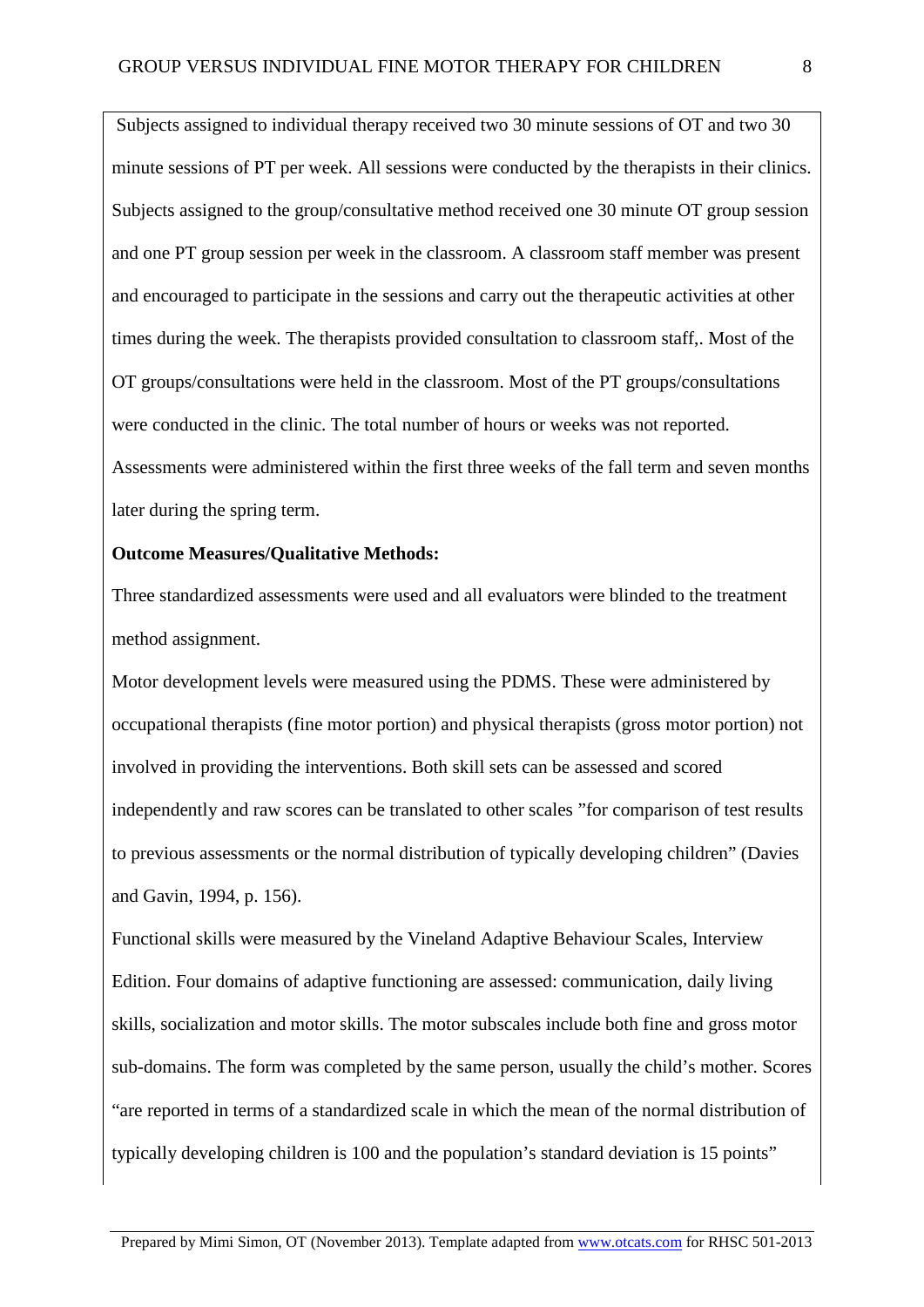(Davies and Gavin, 1993, p. 157). The same format of reporting scores is used in the third assessment, the Central Institute for the Deaf Preschool Performance Scale, which measures nonverbal intelligence.

## **Main Findings:**

In regards to the four questions the authors aimed to address:

1. Preschool children receiving OT and PT services demonstrated statistically significant gains in fine motor and gross motor skills.

2. The motor gains achieved by children in individual therapy sessions were not statistically different than those receiving group therapy/consultation.

3. The motor gains observed during clinical assessments were also observed in the child's home, as per results of the Vineland.

4. "The rate of motor skill development approximated that of the normal distribution of typically developing children" (Davies and Gavin, 1994, p. 160).

|                                                                                               | <b>Method</b> | <b>Initial</b> |           | Final       |           | <b>Difference</b> | p<        |
|-----------------------------------------------------------------------------------------------|---------------|----------------|-----------|-------------|-----------|-------------------|-----------|
|                                                                                               |               | <b>Mean</b>    | <b>SD</b> | <b>Mean</b> | <b>SD</b> |                   |           |
| <b>PDMS</b> - Fine                                                                            | $\mathbf I$   | 509.3          | 31.93     | 522.00      | 37.62     | 12.70             | .01       |
| motor Scaled<br><b>Scores</b>                                                                 | GC            | 517.88         | 29.40     | 536.75      | 33.33     | 18.88             | .01       |
| <b>PDMS</b> – Fine                                                                            | $\mathbf I$   | 32.45          | 39.83     | 31.80       | 39.26     | $-0.65$           | <b>NS</b> |
| motor DMQ<br>scores                                                                           | GC            | 50.26          | 24.07     | 42.63       | 35.71     | $-7.63$           | <b>NS</b> |
| <b>Vineland Motor</b>                                                                         | $\mathbf I$   | 67.70          | 12.8      | 80.60       | 16.04     | 12.90             | .01       |
| <b>Scales</b>                                                                                 | GC            | 75.25          | 12.38     | 84.75       | 15.15     | 9.5               | .05       |
| Note. DMQ = developmental motor quotient, $GC = Group/Consulation method (n=8)$ ,             |               |                |           |             |           |                   |           |
| I = Individual method ( $n=10$ ), NS = Not statistically significant with alpha level of 0.5, |               |                |           |             |           |                   |           |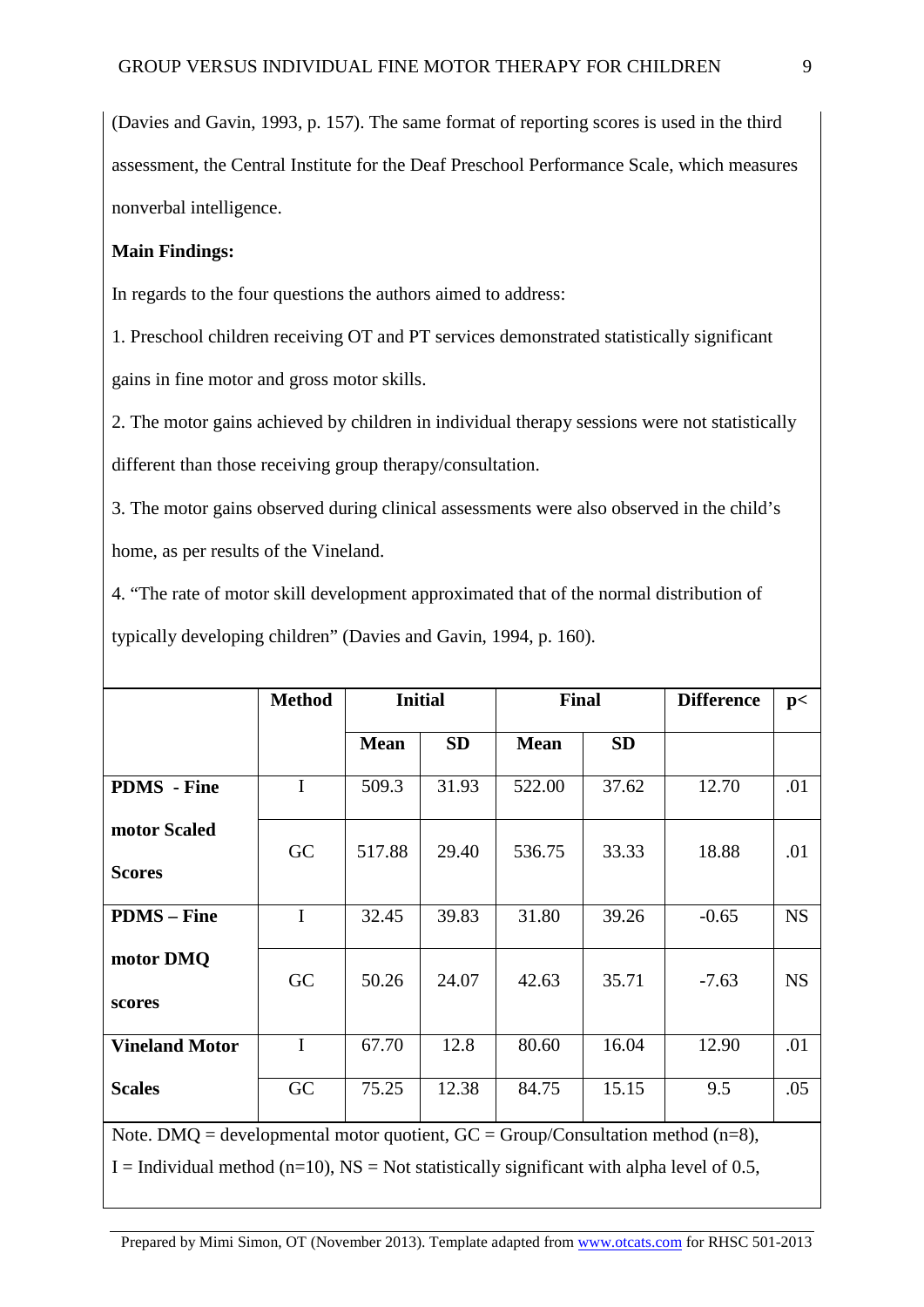PDMS = Peabody Developmental Motor Scales, SD = standard deviation. With a focus on the PDMS fine motor outcomes, analysis of variance tests revealed significance for main effect of assessment period (F  $(1, 16) = 39.11$ , p < .001) and no significance for main effect for treatment methods (F  $(1, 16) = .56$ ) or interaction between treatment method and assessment period (F  $(1, 16) = 1.50$ ). For fine motor DMQ scores, there was no significance for main effects of assessment period (F  $(1, 16) = .60$ ), treatment methods (F (1, 16) = .79) or interaction (F (1, 16) = .43).

For the Vineland, composite and subscale scores showed no significant difference between treatment methods. Main effect of assessment period was significant for composite scores and three of the subscales: including socialization, communication and motor skills. None of the interactions were significant. Mean scores showed improvements made by both treatment methods were significant except for the daily skills subscale.

## **Original Authors' Conclusions:**

Based on assessments used, there were no statistically significant differences between the individual therapy and group therapy/consultations. Since most gains obtained were larger for the former method, further studies that employ more rigorous methodology may offer additional evidence. Regardless, motor gains are achieved when OT and PT are included in a preschool program.

## **Critical Appraisal:**

## **Validity**

Sample bias: Subjects were referred to the preschool program. Groups were matched though it is unclear how they were assigned to the four classrooms. Bias might have occurred with allocation to the study and to the groups. Sample size was not justified.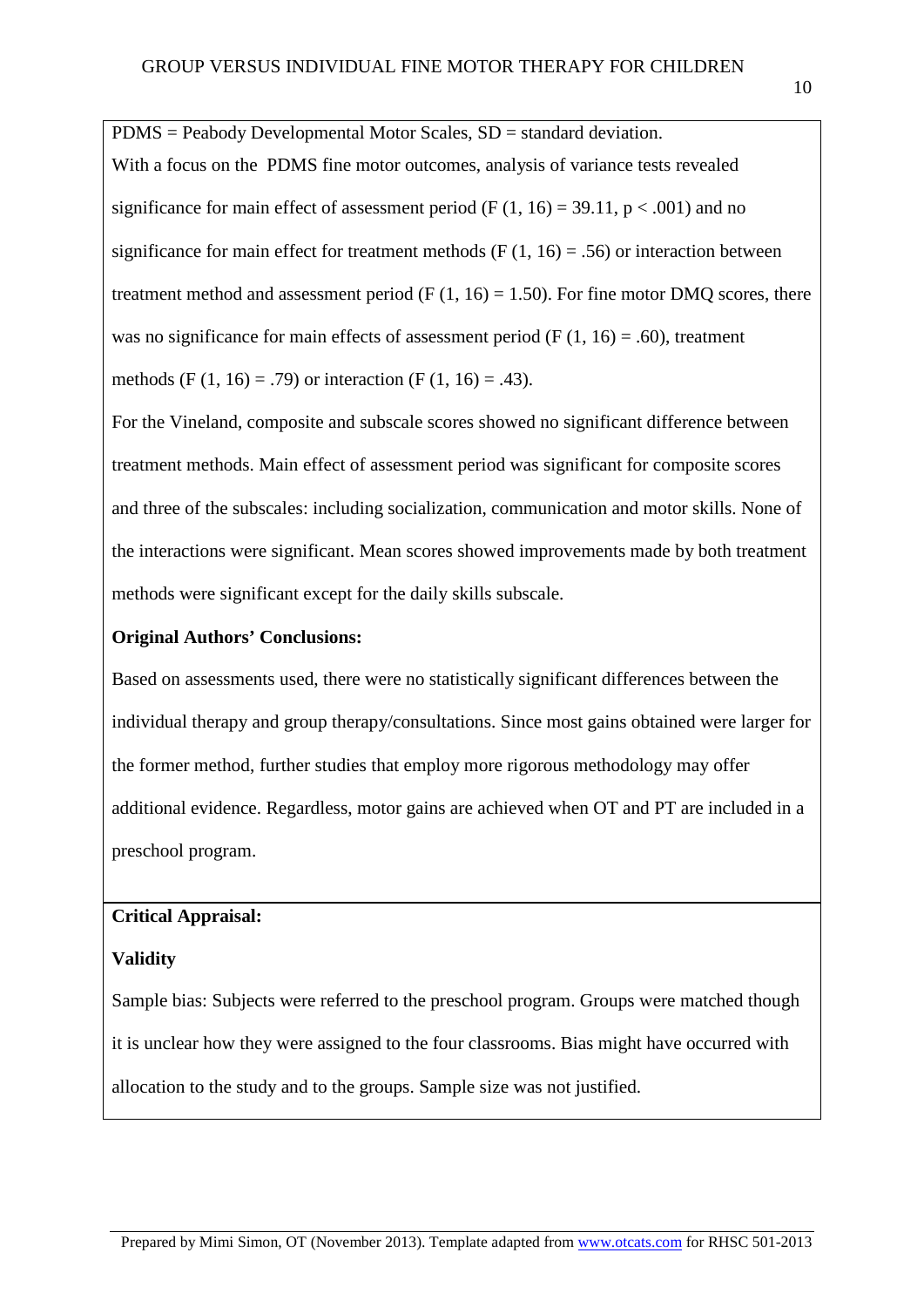Measurement bias: No justification was provided for selection of the outcome measures (i.e. that they were considered the most valid/reliable). Authors did note that the Vineland is subjective.

Co-intervention bias: There was no discussion if subjects were receiving additional interventions (e.g. if there was treatment/presence of co-existing diagnoses or use of medications). It is not known if the therapists providing individual therapy had contact with teachers to discuss the children.

Site of treatment and different therapists/teachers: Each classroom had a different teacher, therefore the amount of motor activities utilized within the regular classroom schedule and the teacher's ability to incorporate the therapists' suggestions might have affected outcomes. The physical setting of each classroom and each therapist's clinic are likely variable. Also, different therapists are involved in providing the interventions.

Timing of intervention: The authors acknowledge that without a control group, it is unclear whether the gains made were due to the therapy or maturation.

Blinding: Therapists and teachers were not blinded to group allocation.

Intention to treat analysis was not addressed.

# **Interpretation of Results**

The groups were similar at baseline; however, the authors acknowledge an issue with subject selection - the children in each group had an initial wide range of motor skill levels, contributing to large between group error terms. The number of outcome measures increased the likelihood of a Type 1 error, however ANOVA was appropriate to use as three or more sets of observations were made on a sample. Gains made by children in both treatment methods appear to be statistically significant; however effect sizes and confidence intervals were not provided. As a result, size and precision of the intervention effect cannot be ascertained.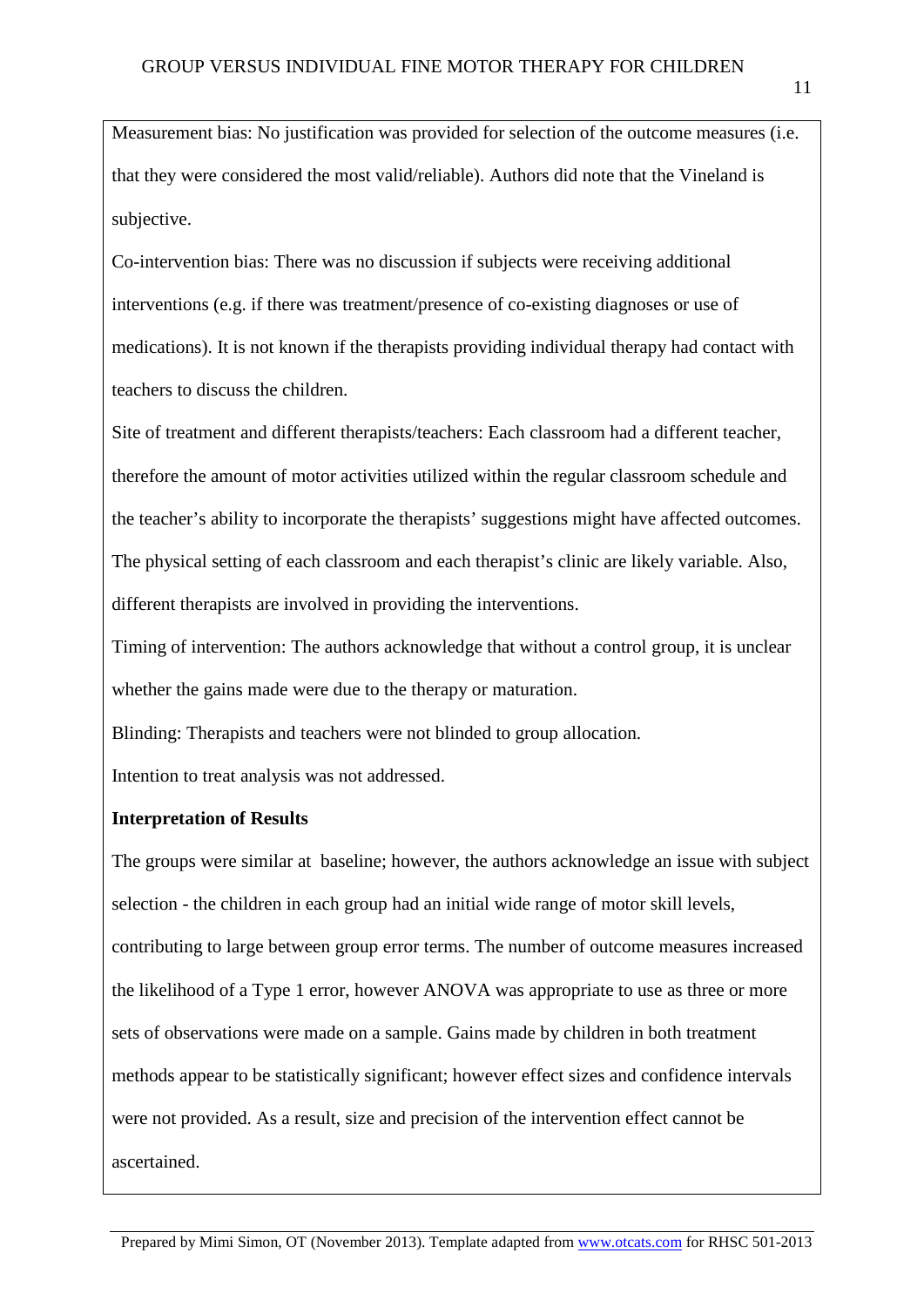# **Summary/Conclusion:**

The authors declare that "the clinical implications of the significant gains were evaluated through the use of the DMQs..." (Davies and Gavin, 1994, p. 160). Changes in the rates of development for both groups were not statistically significant. The authors propose that group/consultation therapy may be as effective as individual therapy. However, they acknowledge limitations in methodology, including lack of a control group, and suggest future studies be conducted over a longer time period, in addition to improved subject selection. This writer also identified several existing and potential biases, reducing the internal validity of this study. Future studies on this topic are needed.

## **IMPLICATIONS FOR PRACTICE, EDUCATION and FUTURE RESEARCH**

Paediatric group interventions for fine motor skills are offered by both public and private occupational therapists. Some might consider this an effective means of delivering services. Although groups are presumed to be more cost effective than individual interventions, few studies support this hypothesis (Camden et al, 2012).

Although the study by Davies and Gavin (1994) was selected as best evidence to address my clinical question, the study was not ideal. The sample size is small and is not reflective of the population with which I do fine motor group work (e.g., children with global developmental delay or autism spectrum disorder). Also, consultation services were studied in combination with group therapy. Therefore, it is not clear to what degree the outcomes were due to group intervention alone.

Despite the limitations, there are reported benefits of group therapy. As such, I would not discount group therapy as an alternate to individual therapy for children with fine motor delays; however, further study is needed. Examples include studies that examine the cost of group versus individual therapy, demonstrate group effectiveness with similar populations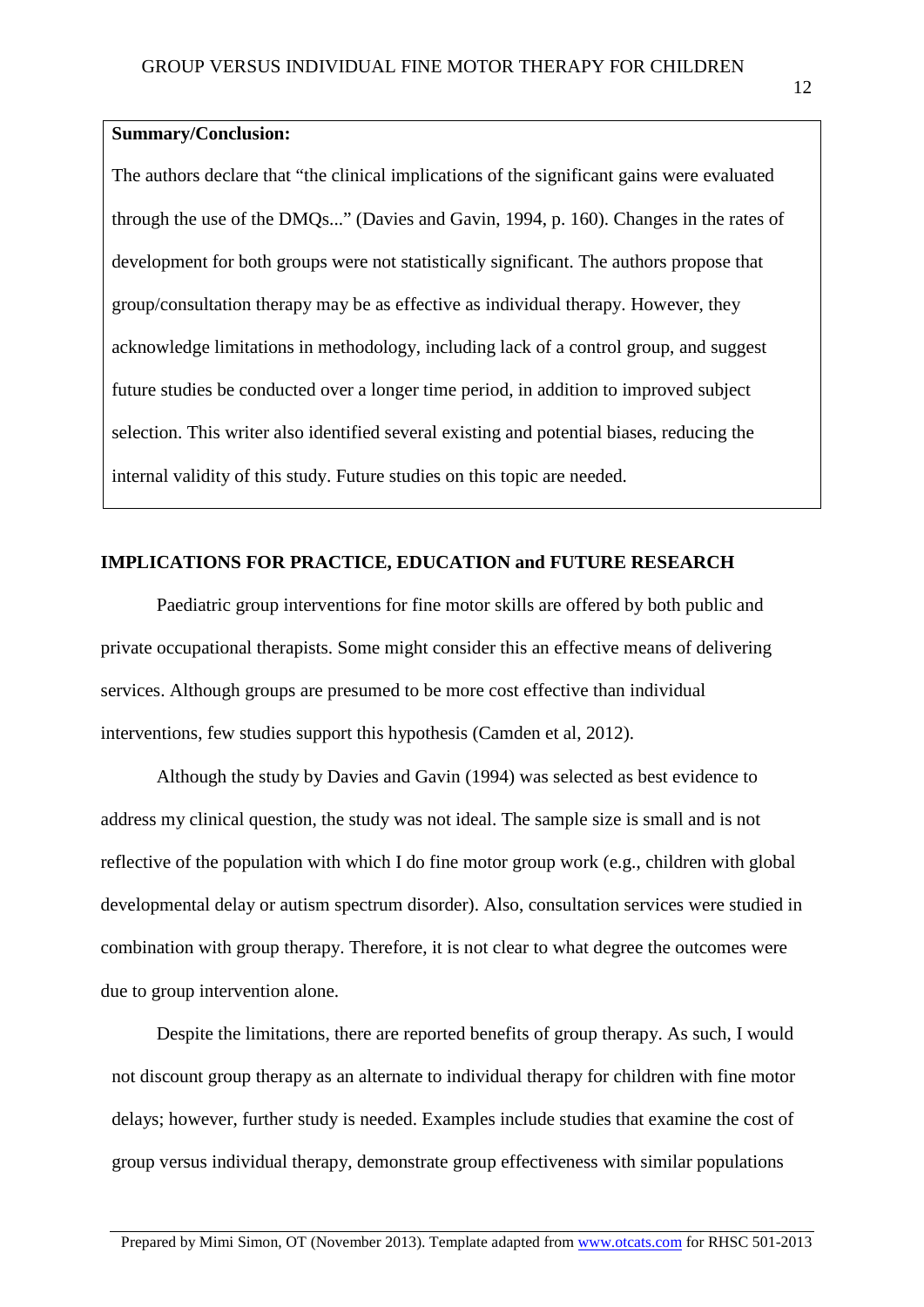and describe beneficial aspects of group service (e.g. in relation to therapy approach, therapist/child ratio, desired outcomes and the role of peers). This knowledge could be utilized in planning for effective group intervention and for communicating evidence with client families, clinicians and other stakeholders.

#### **REFERENCES**

- Camden, C., Tetrault, S., & Swaine, B. (2012). Increasing the use of group interventions in a pediatric rehabilitation program: Perceptions of administrators, therapists, and parents. *Physical and Occupational Therapy in Pediatrics, 32 (2)* 120-135.
- Case-Smith, J. (2000). Effects of occupational therapy services on fine motor and functional performance in preschool children. *The American Journal of Occupational Therapy, 54,* 372-380.
- Case-Smith, J, Frolek, G. J., & Schlabach, T. L. (2013). Systematic review of interventions used in occupational therapy to promote motor performance for children ages birth-5years. *The American Journal of Occupational Therapy, 67,* 413-424.
- Davies, P. L. & Gavin, W. J. (1994). Comparison of individual and group/consultation treatment methods for preschool children with developmental delays. *The American Journal of Occupational Therapy, 48*, 155-161.
- Hung, W. W. Y, & Pang, M. Y. C. (2010). Effects of group based versus individual-based exercise training on motor performance in children with developmental coordination disorder. *Journal of Rehabilitation Medicine, 42,* 122-128.
- National Health and Medical Research Council (NHMRC). NHMRC additional levels of evidence and grades for recommendations for developers of guidelines. 2008. Online. Available: [http://www.nhmrc.gov.au](http://www.nhmrc.gov.au/) (7 Nov 2008).
- Pless, M., Carlsson, M., Sundelin, C., & Persson, K. (2000). Effects of group motor skill